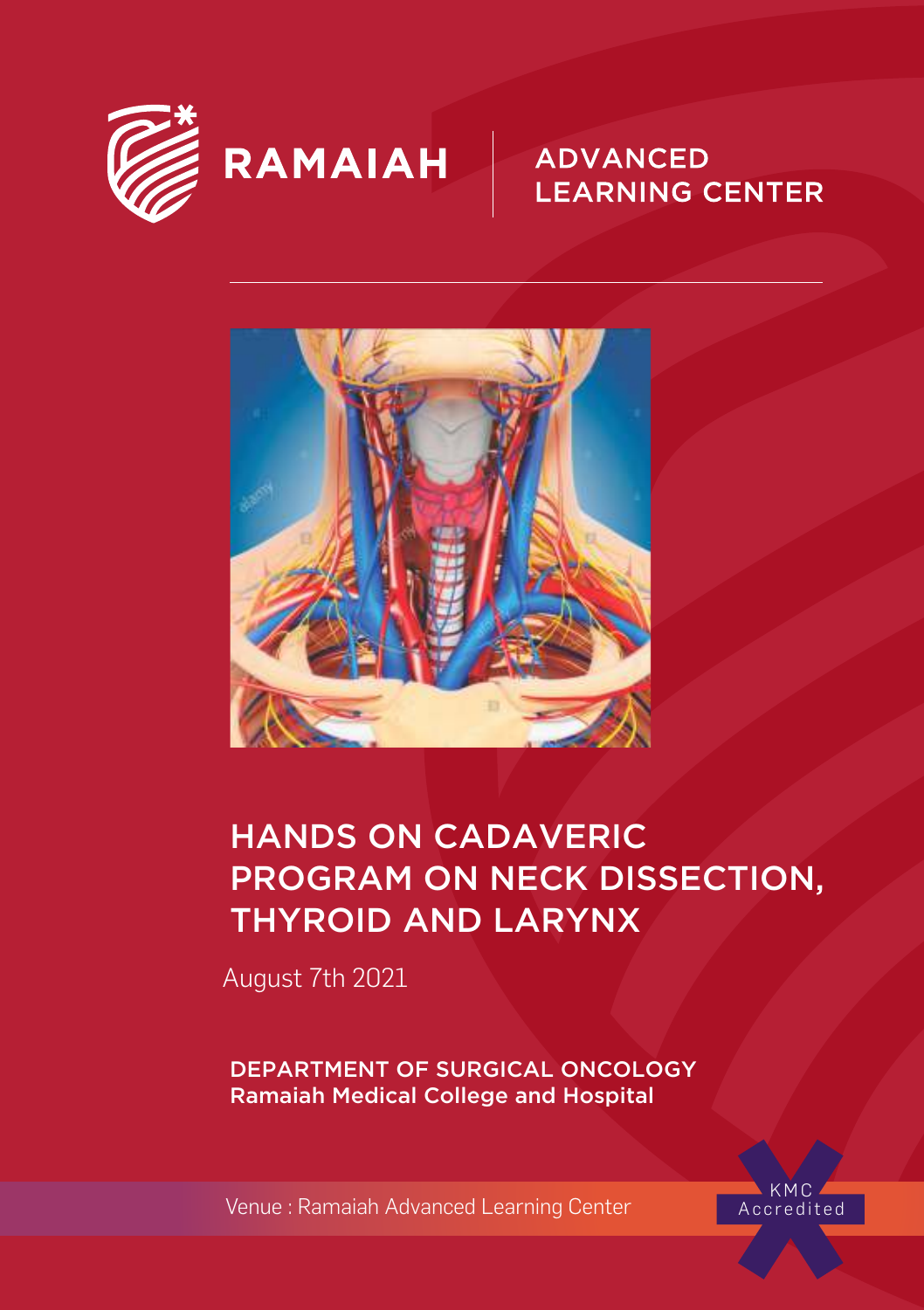### Dear Friends,

I am happy to invite you to the 1st hands on cadaveric program in head and neck. Highlights of the workshop are - different types of neck dissection, how to do thyroidectomy, steps of laryngectomy, how to tackle major vessel injury, how to identify chyle duct. I am sure that you will be definitely benefitted with the hands on experience on cadavers. This is the first of a kind workshop from the Department of Surgical Oncology, M S Ramaiah Medical College. Who should attend – residents and practicing surgeons in the field of ENT, Oral Maxillofacial and Surgical Oncology. I assure you that the program is going to give you all the confidence you need for your clinical practice.

### Dr. Palaniappan Ramanathan

 Assistant Professor Department of Surgical Oncology Ramaiah Medical College

### Organising Patron:

Dr. Harish, Associate Dean and Head of Department of Surgical Oncology

### Organising Committee:

Dr. Palaniappan Ramanathan Dr. Aravind S Kapali Dr. Soumya .S

### Faculty

Dr. Harish Dr. Aravind S Kapali Dr. Soumya .S Dr. Palaniappan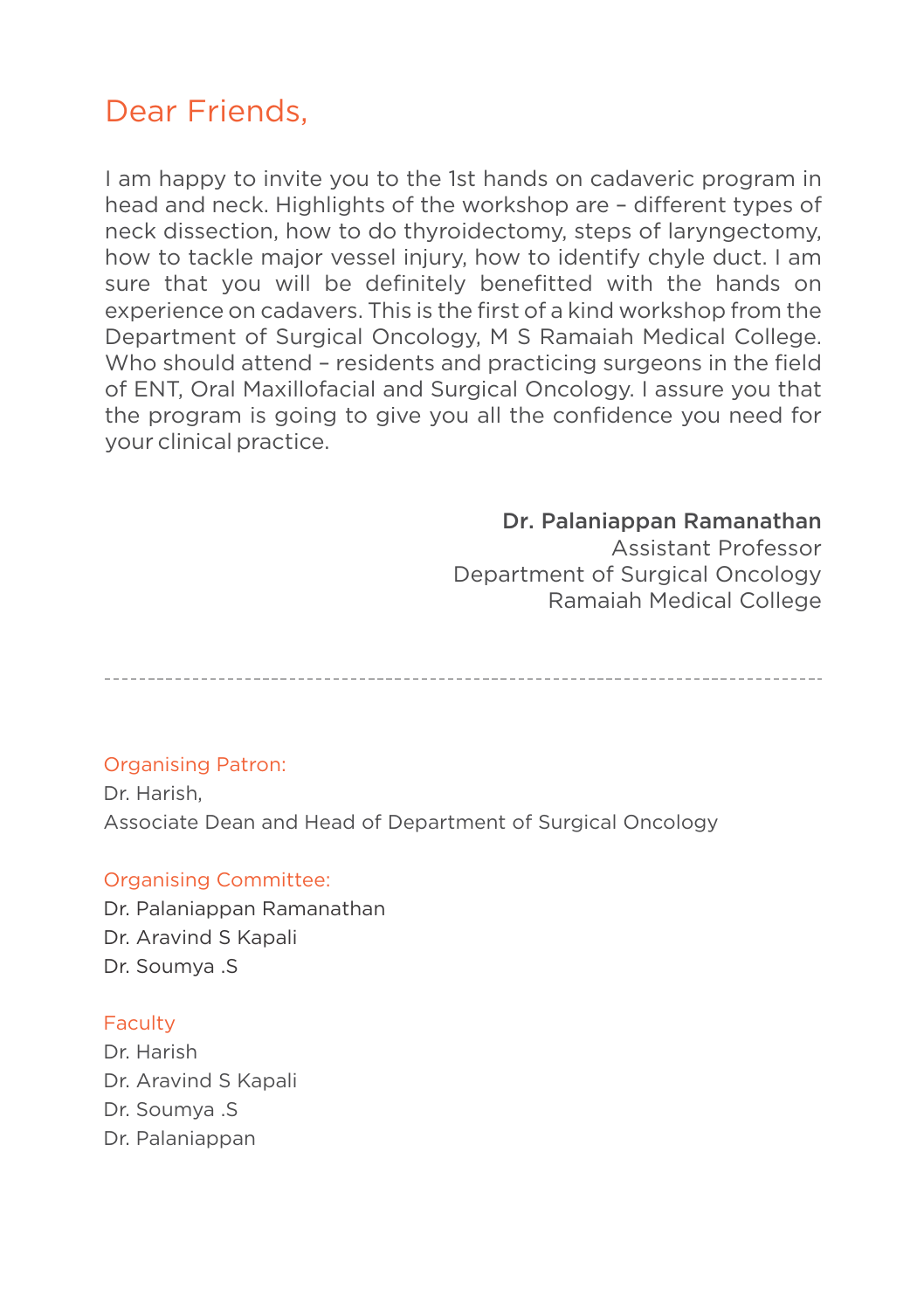### TENTATIVE PROGRAM SCHEDULE

- 08:00 08:30 am Registration (Tea)
- 08:30 09:15 am Lecture on Thyroidectomy
- 09:15 10:00 am Lecture on Neck dissection
- 10:00 10:45 am Lecture on Laryngectomy
- 10:45 11:30 am BRUNCH
- 11:30 to 11:45 am Advanced Energy devices and it's

indications - Medtronic

- 11:45 04:00 pm CADAVERIC HANDS ON WORKSHOP
- 04:00 04:15 pm TEA
- 04:15 04:30 pm Certification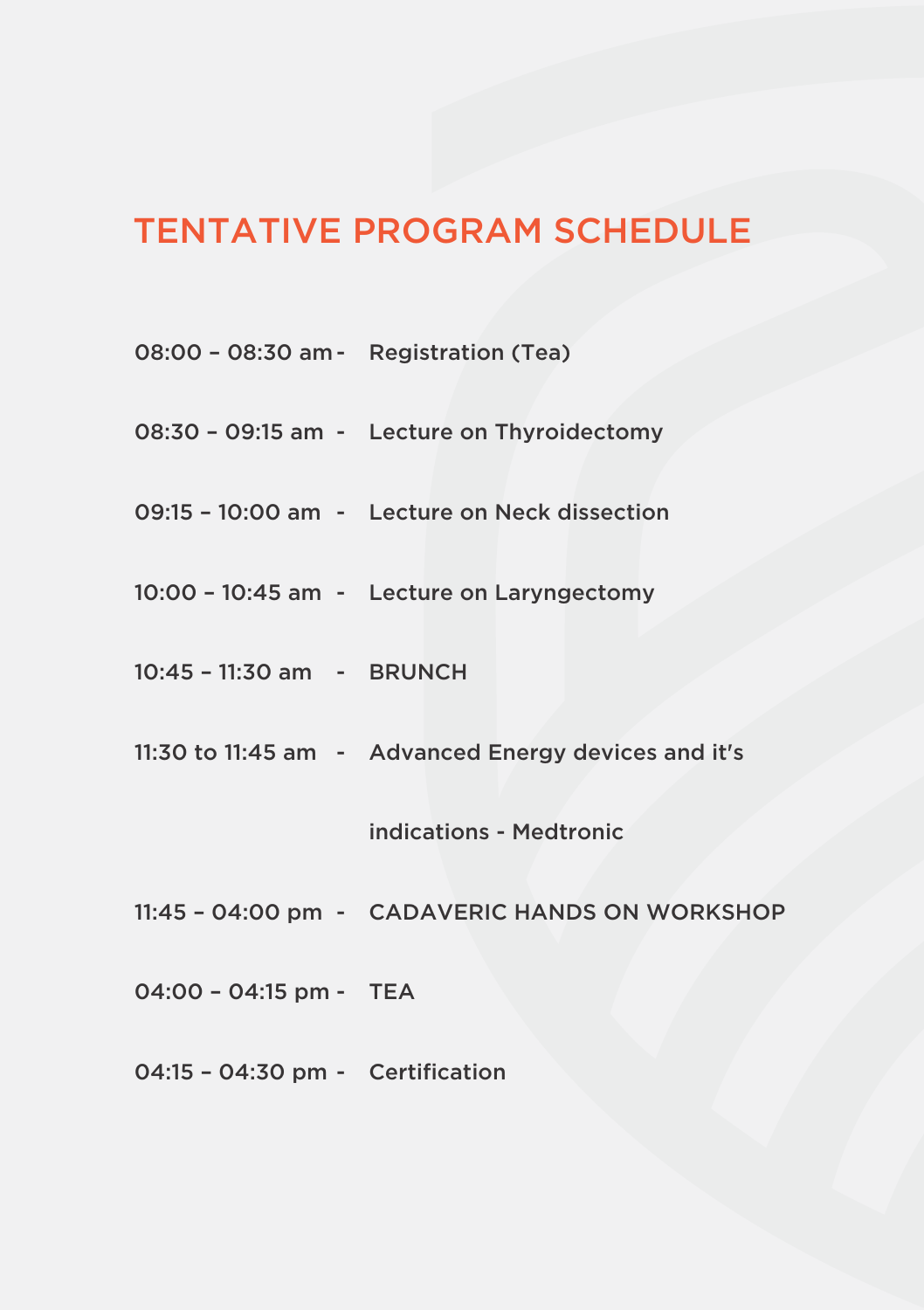#### Course Fees :

Postgraduate Students Rs. 12,000/- (Letter from HOD) Practicing Surgeon Rs. 15,000/- Delegate Slots - 20 Only

### Course Co-ordinator:

Dr. Palaniappan Ramanathan Email id: drpalamramanathan@gmail.com Mobile: +91 9013472089

### Account Details

Cheque / DD drawn in favour of "MSRUAS - M.S.Ramaiah Advanced Learning Center" MSRALC Account No - 914010033412174 MICR Code - 560211017 NEFT/ IFSC Code - UTIB0000559 AXIS BANK

#### For Registration Details Contact :

Secretary to Chief, MSRALC Phone : 080 2218 2819 e-mail : info@msralc.org | website : www.msralc.org

Venue : Ramaiah Advanced Learning Centre Gnanagangothri Campus, MSR Nagar, Bangalore 560 054